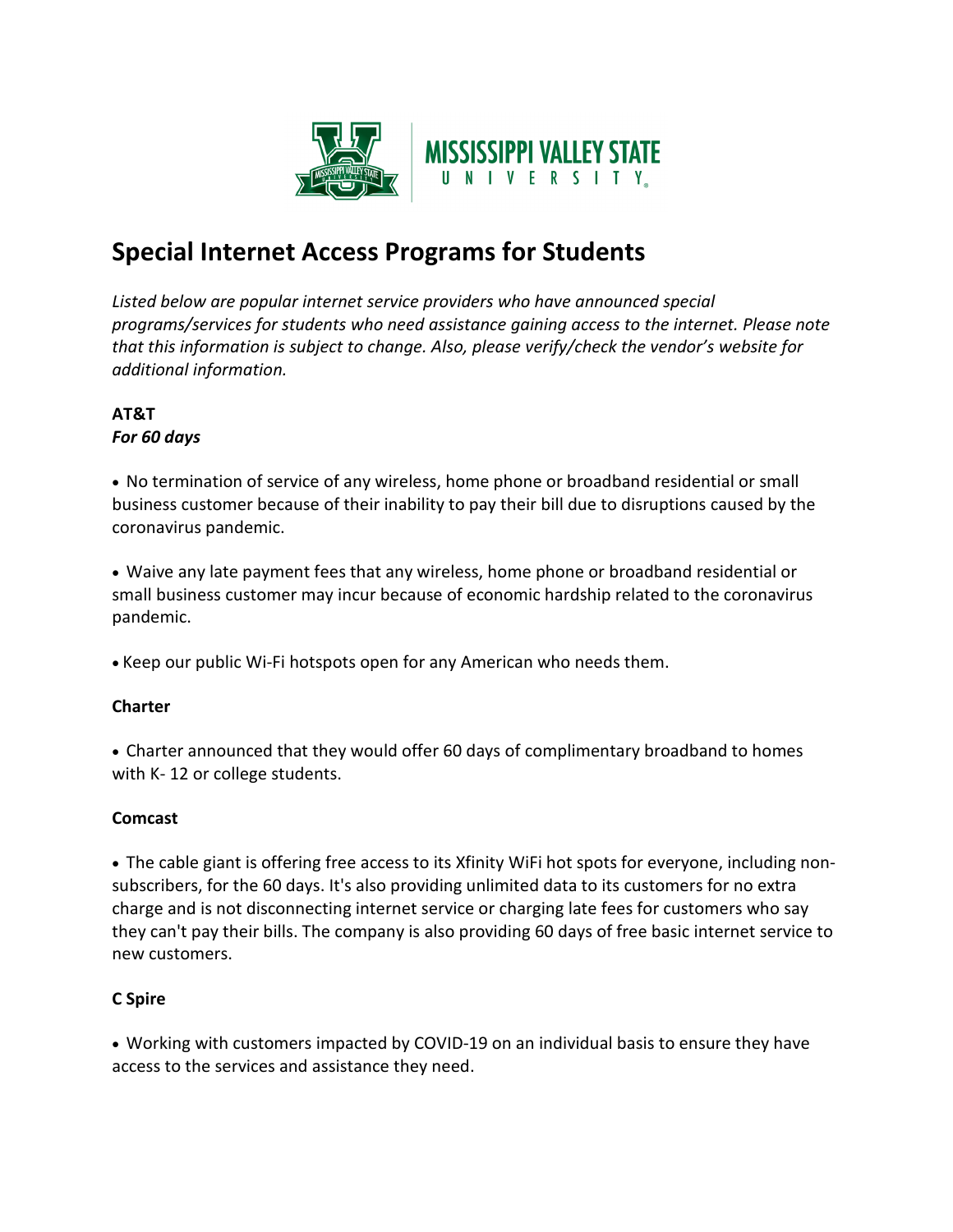• Expanding curbside pickup so more customers can get their orders the same day.

• No data caps or overage charges, making it easier for students and employees working from home.

C Spire is also offering a number of discounted services including a telehealth app that allows patients to contact clinicians at University of Mississippi Medical Center for non-emergency conditions.

### **Sparklight**

• In an effort to help ease the financial burden and provide continued connectivity for customers impacted by coronavirus (COVID-19), Sparklight has announced that effective immediately, it will be making unlimited data available on all internet services for the next 30 days and waiving late fees for its customers for the next 60 days.

Additionally, Sparklight is offering payment deferrals to customers who call to make arrangements. The company plans to reassess after 30 days based on the continued impact and evolving nature of the virus.

Customers can call 877-692-2253 for more information.

#### **Sprint**

#### *As of March 13, Sprint has been supporting its residential and small business customers by:*

- Not terminating service if they are unable to pay their Sprint bill because of the coronavirus.
- Waiving late fees incurred because of economic circumstances related to the pandemic.
- Starting March 17, customers with international long-distance calling plans will receive complimentary international calling rates from the U.S. to countries defined by the CDC as Level 3.

#### *By March 19:*

- Customers with metered data plans will receive unlimited data per month for 60 days (a minimum of two bill cycles) at no extra cost.
- Customers will be provided with an additional 20GB of mobile hotspot data per month for 60 days (a minimum of two bill cycles) at no extra cost.
- Customers with mobile hotspot-capable handsets who don't have mobile hotspot today will soon get 20GB as well per month for 60 days at no extra cost.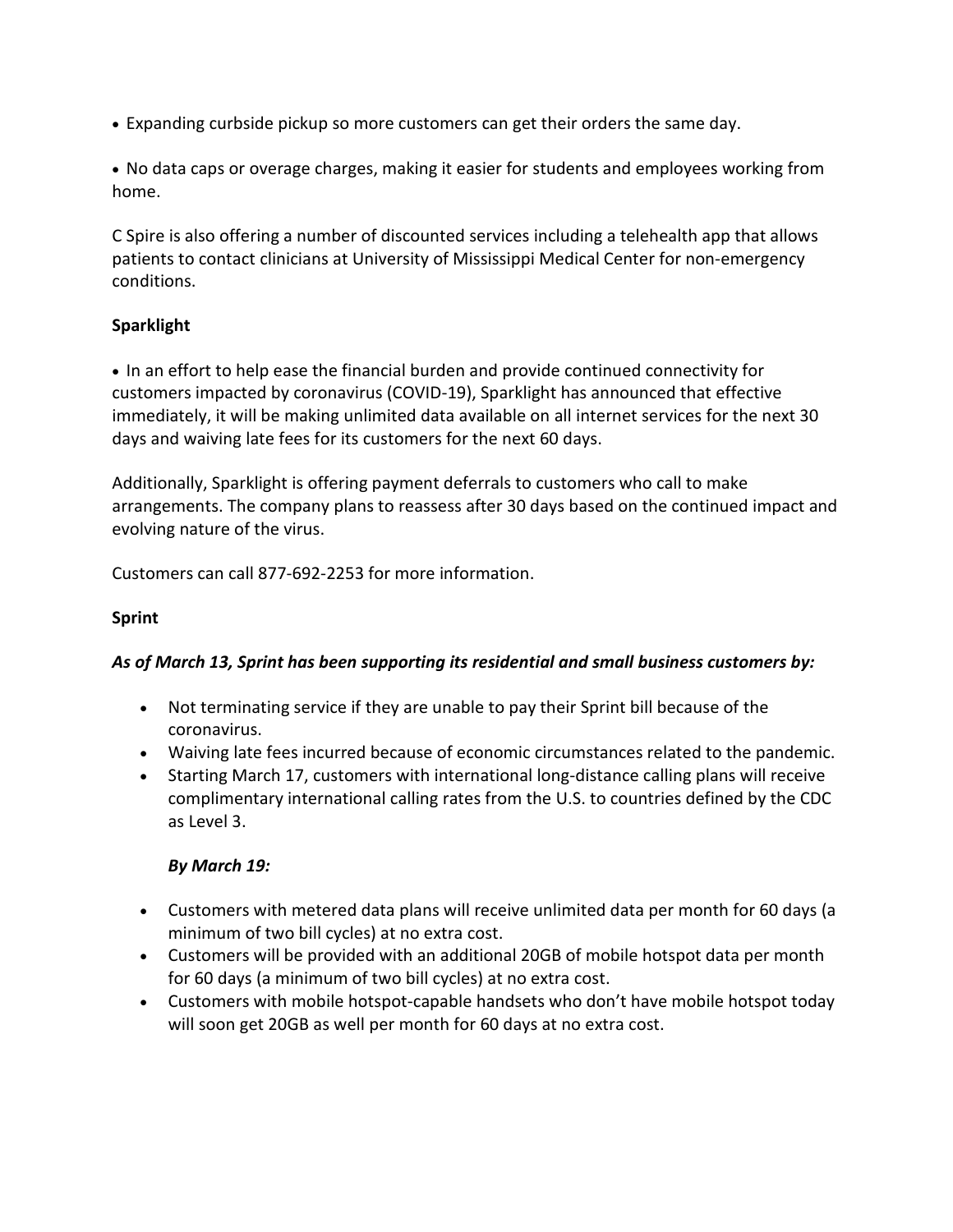#### **T-Mobile**

#### *As of March 14:*

- All current T-Mobile and Metro by T-Mobile customers who have plans with data will have unlimited smartphone data for the next 60 days (excluding roaming).
- Providing T-Mobile and Metro by T-Mobile customers an additional 20GB of mobile hotspot and tethering service for the next 60 days – coming soon.
- Working with our Lifeline partners to provide customers extra free data up to 5GB of data per month over the next two months.
- Increasing the data allowance for free to schools and students using our EmpowerED digital learning programs to ensure each participant has access to at least 20GB of data per month for the next 60 days.
- The company is also offering free international calling to Level-3 impacted countries determined by the CDC.

#### **Verizon**

- Due to economic circumstances related to the coronavirus and to keep customers connected during this economic and global crisis, Verizon waives late fees for those impacted by COVID-19.
- Verizon is tripling the data allowance for Verizon Innovative Learning schools; \$10 million to nonprofits directed at supporting students and first responders.

# **Public Library Open Wi-Fi Access**

*For student who do not have Internet access in their home but do have laptops and other devices that can access the internet, some of the public libraries across the state have decided to open up their wi-fi access, allowing access from their parking lots.*

| <b>Library System</b>                  | Location (s)                                        |
|----------------------------------------|-----------------------------------------------------|
| Columbus-Lowndes County Library System | Artesia Public Library - Artesia, MS                |
|                                        | Caledonia Public Library - Caledonia, MS            |
|                                        | Columbus-Lowndes Public Library - Columbus, MS      |
|                                        | Crawford Public Library - Crawford, MS              |
| Dixie Regional Library System          | Pontotoc County Library - Pontotoc, MS 24/7         |
|                                        | Sherman Public Library - Sherman, MS 24/7           |
|                                        | Jesse Yancy Memorial Library - Bruce, MS            |
|                                        | 5 A.M. - 10 P.M.                                    |
|                                        | Calhoun City Public Library - Calhoun City, MS 24/7 |
|                                        | Edmondson Memorial Library - Vardaman, MS 24/7      |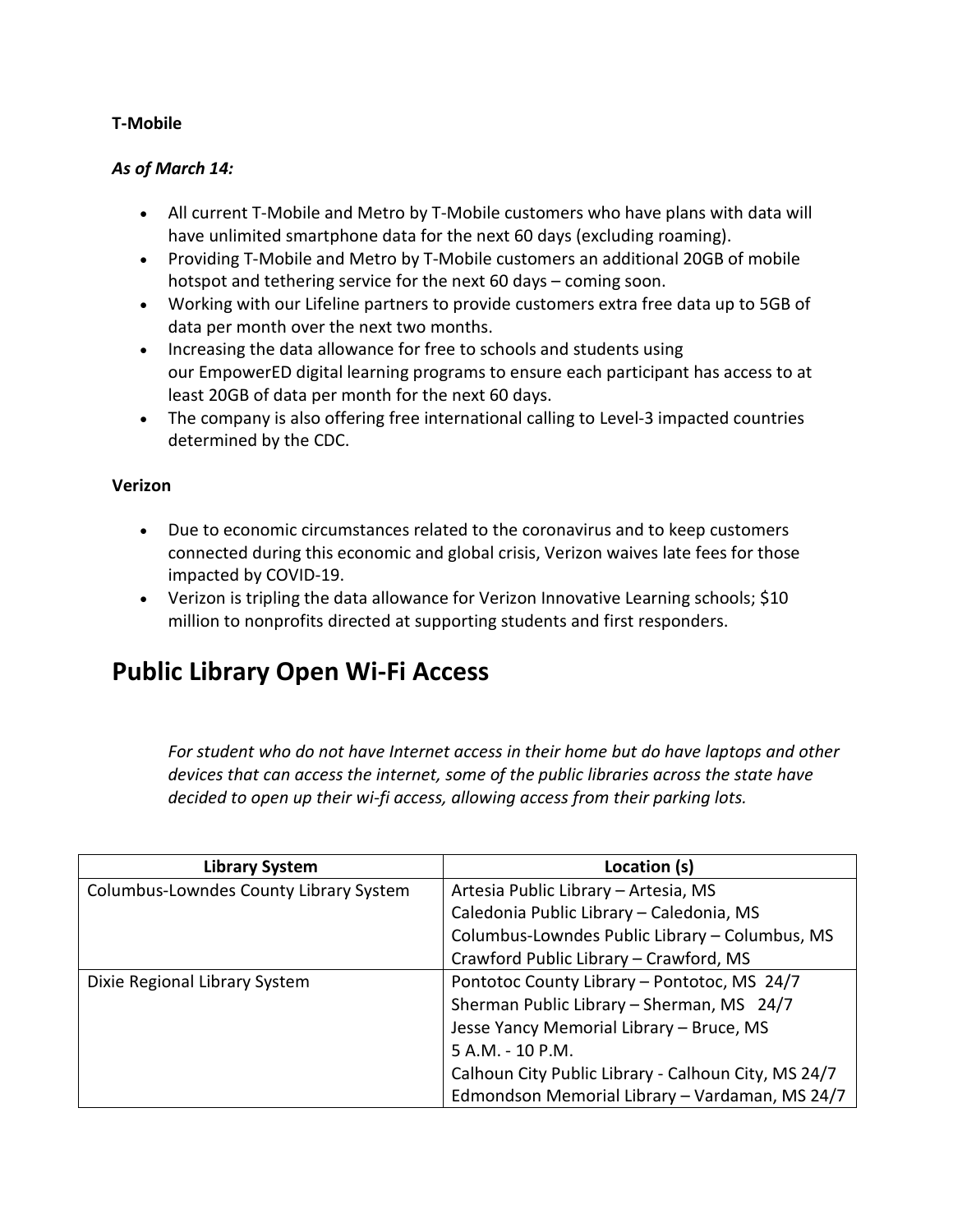|                                    | Okolona Carnegie Library - Okolona, MS 24/7        |
|------------------------------------|----------------------------------------------------|
|                                    | Houston Carnegie Library - Houston, MS 24/7        |
|                                    | Houlka Public Library - Houlka, MS 24/7            |
| First Regional Library System      | Batesville Public Library - Batesville, MS         |
|                                    | Coldwater Public Library - Coldwater, MS           |
|                                    | Como Public Library - Como, MS                     |
|                                    | Crenshaw Public Library - Crenshaw, MS             |
|                                    | Hernando Public Library - Hernando, MS             |
|                                    | Horn Lake Public Library - Horn Lake, MS           |
|                                    | Olive Branch Public Library - Olive Branch, MS     |
|                                    | Oxford Public Library - Oxford, MS                 |
|                                    | Sardis Public Library - Sardis, MS                 |
|                                    | Senatobia Public Library - Senatobia, MS           |
|                                    | Southaven Public Library - Southaven, MS           |
|                                    | Tunica Public Library - Tunica, MS                 |
|                                    | Robinsonville Public Library - Robinsonville, MS   |
|                                    | Walls Public Library - Walls, MS                   |
| Harrison County Library System     | Biloxi Public Library - Biloxi, MS                 |
|                                    | <b>Gulfport Public Library - Gulfport, MS</b>      |
|                                    | Jerry Lawrence Memorial - D'Iberville, MS          |
|                                    | Margaret S Sherry Memorial - Biloxi, MS            |
|                                    | Orange Grove Public Library - Gulfport, MS         |
|                                    | Pass Christian Public Library - Pass Christian, MS |
|                                    | Saucier Children's Library - Saucier, MS           |
|                                    | West Biloxi Public Library - Biloxi, MS            |
|                                    | Woolmarket Public Library - Biloxi, MS             |
| Jackson-Hinds Library System       | In Jackson, MS                                     |
|                                    | Eudora Welty Library                               |
|                                    | Margaret Walker Alexander Library                  |
|                                    | <b>Bolden Moore Library</b>                        |
|                                    | Medgar Evers Library                               |
|                                    | Fannie Lou Hamer Library                           |
|                                    | Willie Morris Library                              |
|                                    | <b>Richard Wright Library</b>                      |
|                                    | Ella Bess Austin Library - Terry, MS               |
|                                    | Beverly J. Brown Library - Byram, MS               |
|                                    | Lois A. Flagg Library - Edwards, MS                |
|                                    | Annie Thompson Jeffers Library - Bolton, MS        |
|                                    | Evelyn Taylor Majure Library - Utica, MS           |
|                                    | Quisenberry Library - Clinton, MS                  |
|                                    | Raymond Public Library - Raymond, MS               |
| Laurel-Jones County Library System | Laurel-Jones County Library - Laurel, MS           |
|                                    | Ellisville Public Library - Ellisville, MS         |